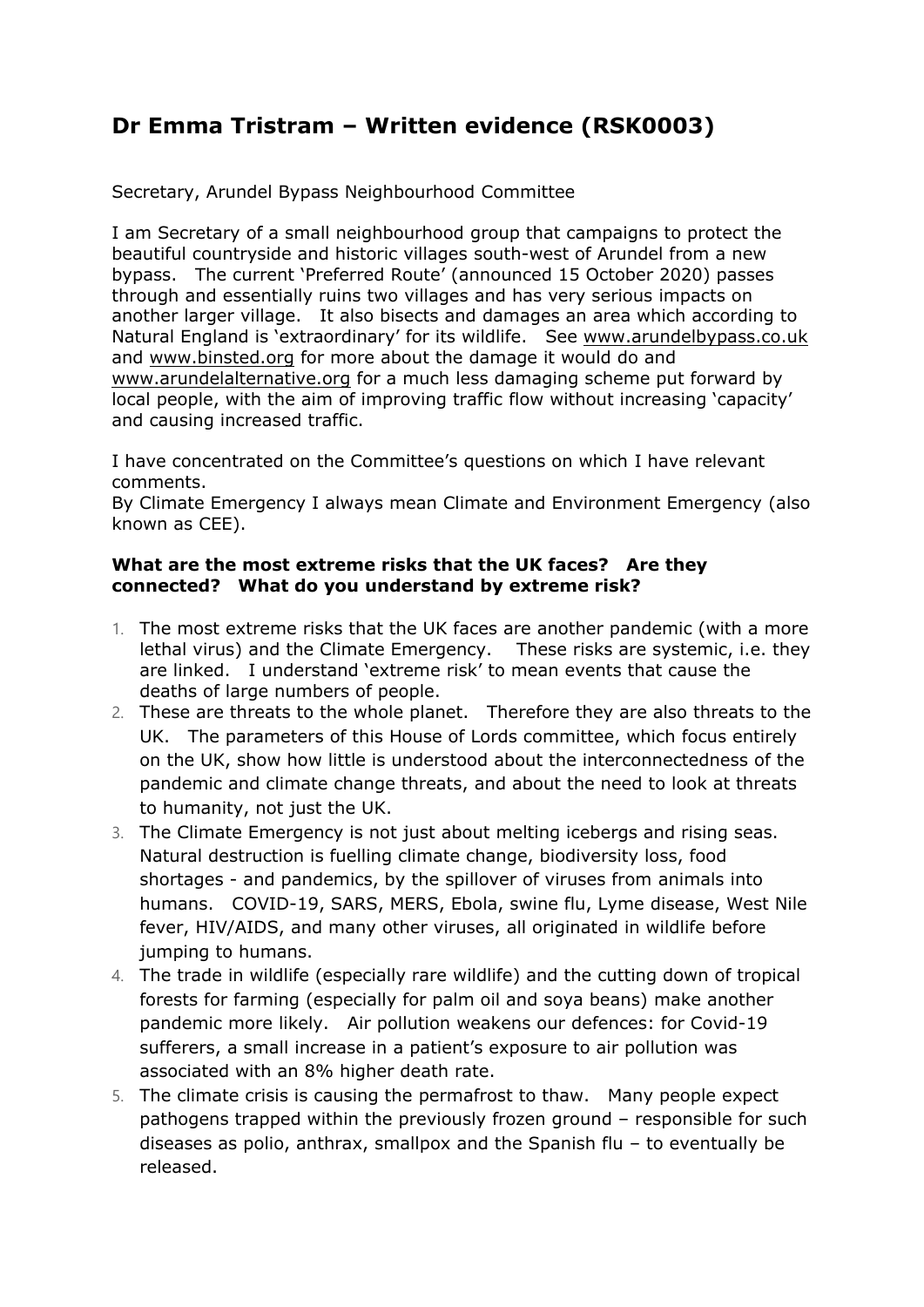"If the world wants to avoid pandemics like Covid-19 in future, it has a lot to learn. This coronavirus outbreak is likely to cost the world somewhere between \$8 trillion and \$15 trillion. It might have been 500 times cheaper, say US scientists, simply to have done what conservationists have sought for years: control trade in wildlife and stop destroying tropical forests." (Climate News Network, 5 Aug 2020: [https://climatenewsnetwork.net/save](https://climatenewsnetwork.net/save-wildlife-save-forests-and-avoid-pandemics/)[wildlife-save-forests-and-avoid-pandemics/](https://climatenewsnetwork.net/save-wildlife-save-forests-and-avoid-pandemics/))

## **Are there types of risks to which the UK is particularly vulnerable or for which it is poorly prepared? What are the reasons for this?**

6. The UK is particularly vulnerable to the risks caused by pandemics and climate change because its government does not accept the need to take fast or wide-ranging enough action in response to the Climate Emergency. For instance, it still regards it as acceptable to exploit fossil fuels, expand airports and build major new roads, although all these increase carbon emissions. It has not realised that new economic thinking is needed so that continuous growth is replaced as the main aim of policy, by a new overall paradigm such as well-being, regenerative economics or 'doughnut economics'.

[https://www.weforum.org/agenda/2017/04/the-new-economic-model-that](https://www.weforum.org/agenda/2017/04/the-new-economic-model-that-could-end-inequality-doughnut/)[could-end-inequality-doughnut/](https://www.weforum.org/agenda/2017/04/the-new-economic-model-that-could-end-inequality-doughnut/)

#### **How can the Government ensure that it identifies and considers as wide a range of risks as possible? What risks does the inclusion criteria for the National Security Risk Assessment exclude and what effect does this have on long-term resilience?**

7. The National Security Risk Assessment does now include 'overseas events'. But it does not include the Climate Emergency. This should be rectified, and the essential connectedness of the Climate Emergency with other threats and hazards should be acknowledged.

#### **How effectively do Departments mitigate risks? Does the Risk Assessment process and the Civil Contingencies Secretariat adequately support Government departments to address risks within their remits? Is further oversight or accountability required, and if so, what form should that take?**

- 8. The Department of Transport and Highways England use a completely different definition of 'risk' in preparing new road schemes – i.e. the risk that any proposed scheme may not comply with government policy and may fail to be passed by the planning process. The 'risk' is entirely to Highways England and its budget, and to the profits of construction companies.
- 9. For instance, a 'National Policy Statement for National Networks risk table' (undated, unpublished – seen through FOI) was compiled for the Arundel Bypass scheme options, with Red, Orange and Green entries. Red indicated '**There is certainty that this option conflicts with the Policy and there is a high risk of it not complying through detailed design and / or**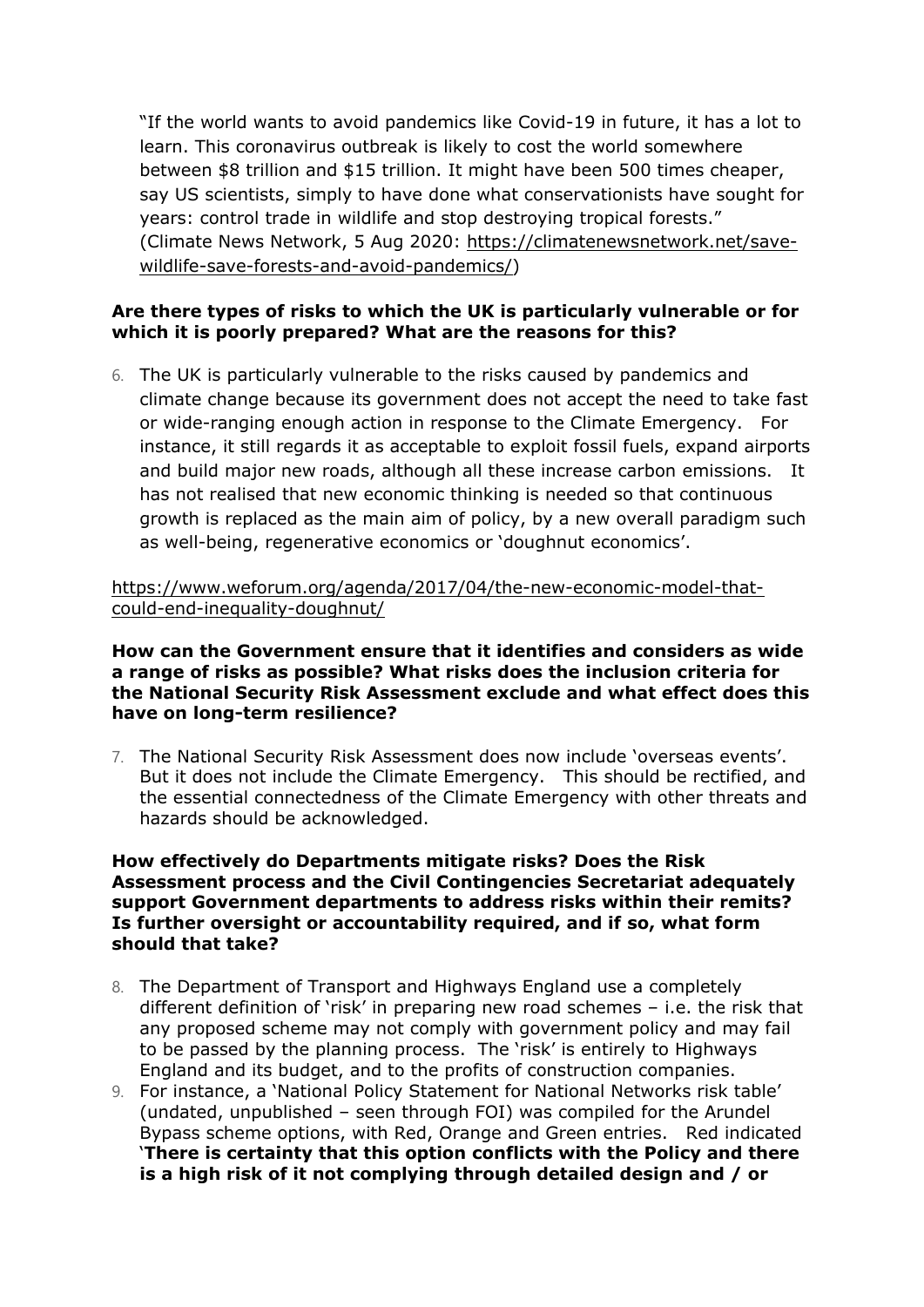**mitigation'**; Orange indicated 'There is a risk that this option will conflict with the Policy, however there is possibility of it complying'; Green indicated that an option complied with the Policy. The use of this terminology should be ended.

- 10. Far more important, the road building programme should be stopped. Highways England currently has 27 Development Control Order applications in progress.
- 11. The real risk from the road building programme, i.e. the risk to people, is through damage to the environment (through the destructive effects of roads schemes), worsening of the Climate Emergency (through increased carbon emissions from increased traffic and the construction process) and increased air pollution, especially from small particles from tyre wear.
- 12. Further oversight and accountability of Highways England is needed. The present system is corrupt in that the consultants and environmental surveyors employed are part of the business empire of construction companies. In the past, e.g. the 1990s, impartial environmental surveyors such as University departments were used. The same cronyism affects the roads programme process, with e.g. the construction equipment company JCB being the biggest donor to the Conservative party (£10m).
- 13. The attached table (on 'Optimism bias') from the Treasury Green Book is relevant to this corrupt process. See particularly the last category. All of Highways England's 'consultations' contain distortions of fact and omissions which favour the most expensive and destructive projects going ahead.

[https://www.gov.uk/government/publications/green-book-supplementary](https://www.gov.uk/government/publications/green-book-supplementary-guidance-transport)[guidance-transport](https://www.gov.uk/government/publications/green-book-supplementary-guidance-transport)

| <b>Causes of optimism bias</b>    | <b>Examples</b>                                                                                                         |  |  |
|-----------------------------------|-------------------------------------------------------------------------------------------------------------------------|--|--|
| <b>Technical causes</b>           | Imperfect information such as unavailability of data, new or<br>unproven technology                                     |  |  |
|                                   | Scope changes such as changes in relation to speed, road<br>width, routing, safety and environmental norms              |  |  |
|                                   | Management issues such as inappropriate calculation ap-<br>proach, procurement issues and risk sharing                  |  |  |
| Psychological causes              | Tendency for humans and organisations to favour optimism<br>Appraisal optimism                                          |  |  |
| Economic causes                   | Construction companies and consultants have interests in<br>advancing projects                                          |  |  |
| Political-institutional<br>causes | Interests, power, and institutions<br>Actors may deliberately lie in order to see their pro-<br>jects/interest realised |  |  |

| Table 7 - Categorises of causes of optimism bias |  |  |
|--------------------------------------------------|--|--|
|                                                  |  |  |

14. The above points show that far from 'mitigating risks' to people and the planet, the Department of Transport and its satellite body Highways England act to increase the risks to people and the planet through the carbon emissions stemming from road construction and the resultant increase in traffic. For more evidence on this subject see [www.arundelbypass.co.uk/case-against-big-bypass.](http://www.arundelbypass.co.uk/case-against-big-bypass) See also the important